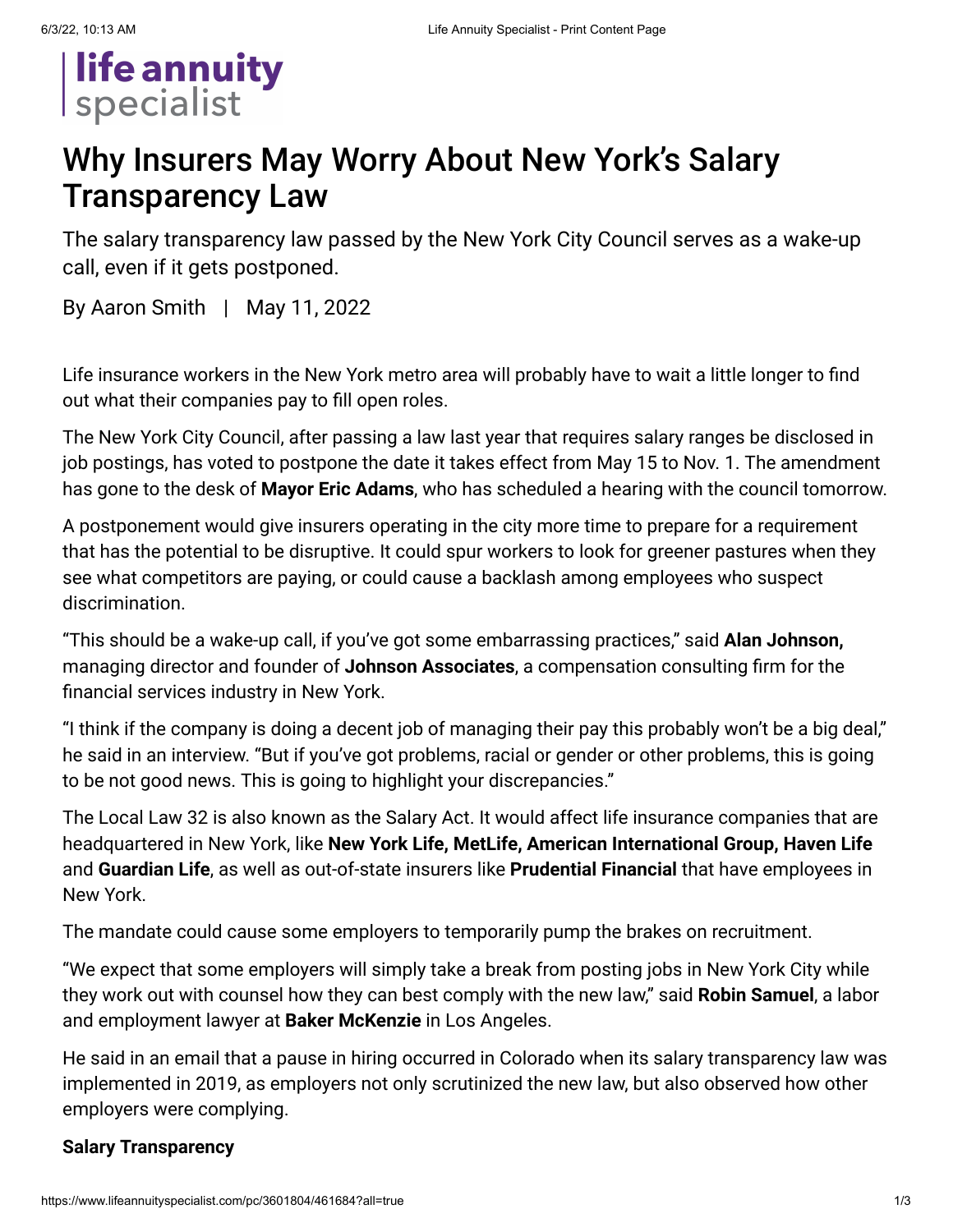Local Law 32 would make it an "unlawful discriminatory practice" to not include salary ranges in job listings, which "would extend from the lowest salary to the highest salary that the employer in good faith believes it would pay," according to the Salary Act.

The posting of a range presents the employer with a conundrum, especially in a tight job market: The applicant is likely to request a salary at the top of range, while ignoring the bottom. For example, if the pay range is \$60,000 to \$90,000, the applicant might draw the line at \$90,000.

"The problem is, we're still in the midst of the Great Resignation, so employee retention is still a major issue," **David Gabor**, a labor lawyer with the law firm **Wagner Group**, said in an interview. "They want \$90,000, but if you're only going to pay \$60,000, you're going to have trouble filling the position."

# **Related Content**

#### **April 13, 2022**

Life Insurer Wages Jump Most Since 2007 [Amid Inflation,](https://www.lifeannuityspecialist.com/c/3572054/457694/life_insurer_wages_jump_most_since_amid_inflation_crunch) Job Crunch

#### **April 4, 2022**

The Mystery of Why Insurers [Shed Jobs](https://www.lifeannuityspecialist.com/c/3560644/455744/mystery_insurers_shed_jobs_march_others_boomed) in March as Others Boomed

#### **February 4, 2022**

New York Is About to Force a Lot of [Insurer](https://www.lifeannuityspecialist.com/c/3488824/445684/york_about_force_insurer_salary_data_into_open) Salary Data Into the Open

Some states, like Colorado, Nevada, Connecticut and Rhode Island, already require salary transparency for posted jobs. For example, Prudential posted an opening for an actuarial job called "Manager, PRT Contract Financial Services" with a pay range of \$113,400 to \$153,000. The job allows someone to work remotely from different states, including Colorado.

"Prudential is required by Colorado law to include the salary range for this role when hiring a Colorado resident," reads the job description.

## **Auditing for Discrimination**

When salary transparency does come to New York,

there's the potential that it could fuel envy among workers when they found out how much their peers get paid.

The Partnership for New York City, a business group, and the chambers of commerce from the five boroughs sent the city council [a letter highlighting](https://pfnyc.org/news/employers-call-on-city-council-to-amend-salary-posting-law/) the concern. They said existing employees will be watching these salary ranges and "will inevitably question how that relates to their own compensation."

"During a labor shortage, or in the context of achieving diversity goals, the posted maximum may be significantly higher than the historical salary ranges, creating dissatisfaction in the workforce and demands to adjust existing pay scales that the employer may be unable to afford," reads the letter.

A range could also reveal pay disparities between different races or different genders.

Gabor, the labor lawyer, said this could level the playing field for workers while spelling potential trouble for employers. For example, a woman who's getting a salary of \$60,000 might find out that a male counterpart with the same job is getting paid \$80,000.

"She can argue pay violation and she may very well have a viable case now," he said.

The best way to head off this problem is for insurers to identify and remedy such disparities on their own, he said.